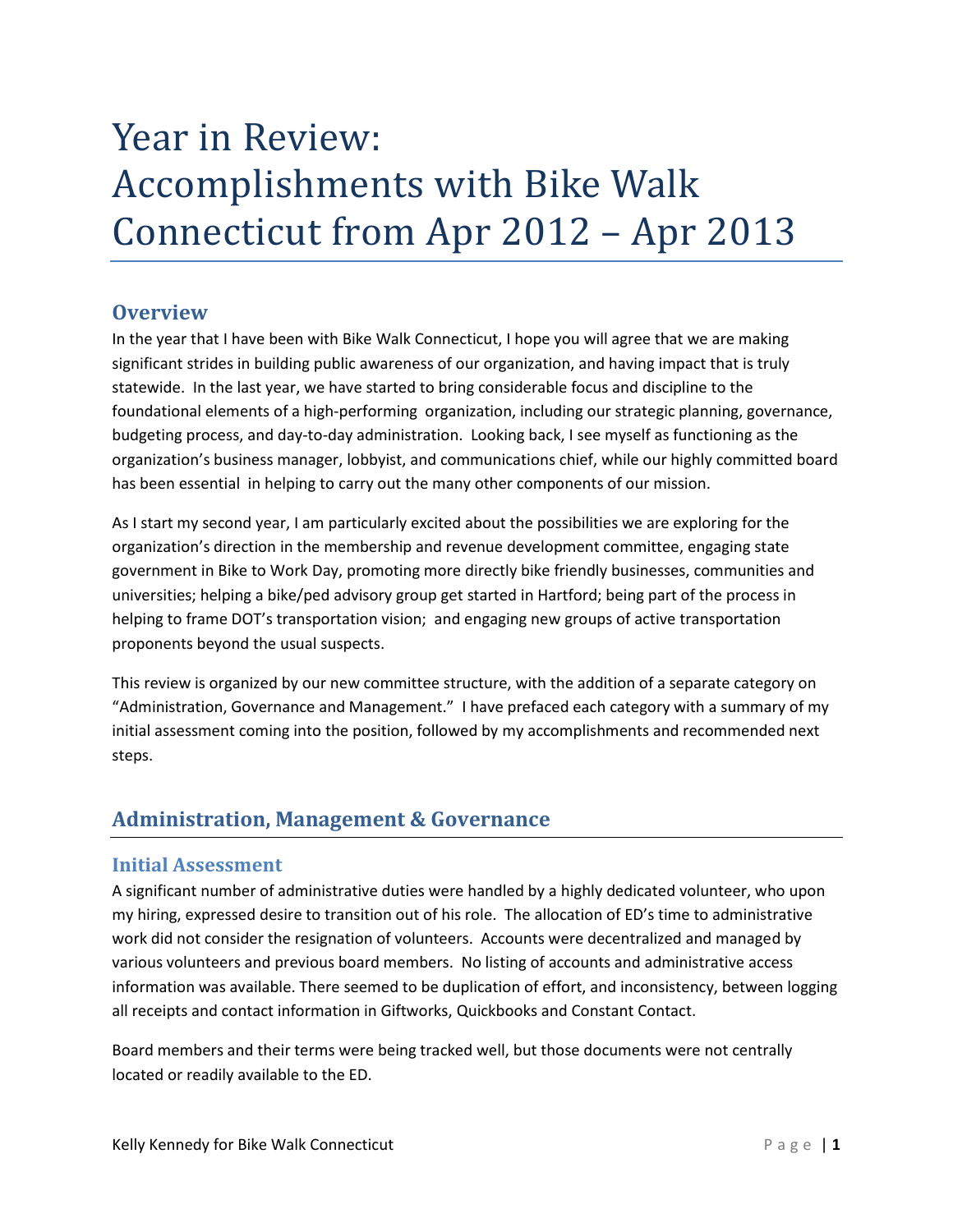Strategic plan was incomplete, lacking timeframes, workplans, budget allocations and staff time allocations. Board meetings were not addressing strategic plan progress. No organized board manual was in place or readily available to the ED. Duties of officers and committees were not clearly defined.

# **Accomplishments**

- 1. Absorbed member management duties from volunteer
- 2. Absorbed mail and banking duties from volunteer
- 3. Identified some \$10K in PayPal account that was forgotten, boosting our bottom line nicely
- 4. Implemented a more defined committee structure to align with our programs
- 5. Defined scope o f work of committees
- 6. Created board skill profile grid
- 7. Began centralizing accounts and acquiring administrative access to them. Many important organizational accounts such as email hosting, web hosting, PayPal, various Google accounts, have been managed by various volunteers.
- 8. Created blog-style Boardroom page on website to function like an intranet and serve as a centralized repository for important organizational documents and information. Set up Feedburner account for this page to ensure that directors received email notices each time an entry was added to the Boardroom page.
- 9. Track all checks received and deposited and report to Treasurer
- 10. Track all PayPal receipts and update membership, events, and purchase records as appropriate
- 11. Completed board resolution adding me as signatory to bank accounts and checks, removing volunteer as signatory, and authorizing me to enter into contracts on behalf of the organization.
- 12. Assisted with identifying outdated entries and accounts in 2013 budget
- 13. Track and report time dedicated to various programs and organizational work, to serve as a useful management tool for allocating resources and measuring real costs of our programs.

# **Recommended Next steps**

- 1. It is critical to the organization's viability that we prioritize our programs and realistically allocate staff time according to its highest and best use, within the constraints of actual work hours available in a year. Time for administrative duties must be realistically allocated. The board's enthusiasm for taking on new projects that haven't been addressed in the strategic plan, have no staff time allocated to them, and have limited or no revenue potential is this organization's most significant threat to its sustainability.
- 2. Enlist full support of the board for completing and executing strategic plan with measurable goals, timelines, consistent with existing resources. Schedule tasks associated with goals on the calendar to ensure that we address them methodically. Report on progress and obstacles, identify any related issues for the board, at each board meeting.
- 3. Enlist full support of board to run more disciplined and focused board meetings, reserving detailed discussions for committee meetings.
- 4. Through the executive committee, conduct annual survey of the board using one of the McKinsey board survey tools.
- 5. Develop a plan for hiring at least a half- time administrative assistant.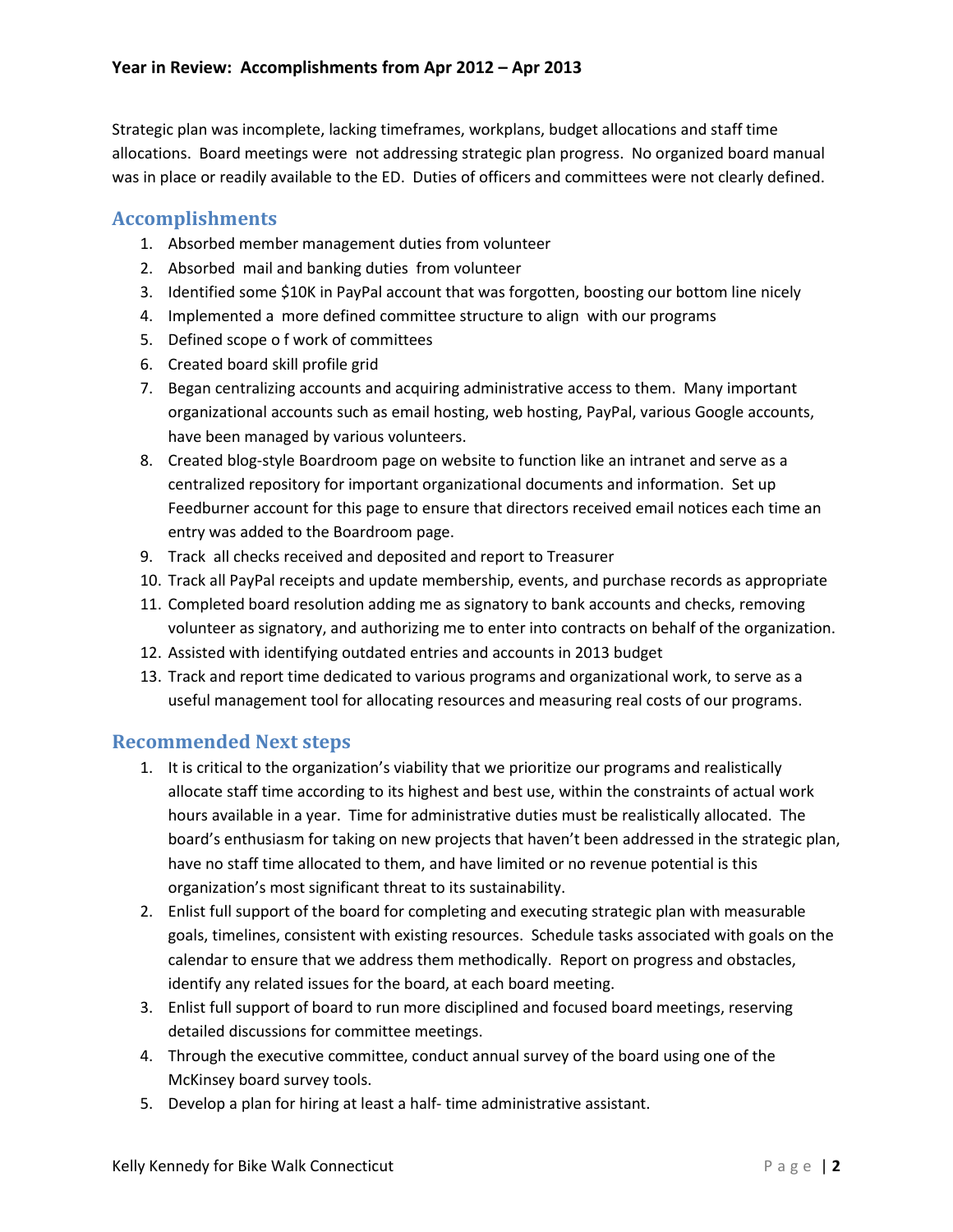- 6. Develop a plan for providing health insurance benefits. As a "socially progressive" organization, it is important to provide health insurance benefits to employees.
- 7. Build reserve fund of at least 3-6 months operating expenses. Define one month's operating expenses.
- 8. Develop board manual.
- 9. Update board member agreement to reflect the legal duties of board members (3Ds) and current expectations.
- 10. Develop conflict of interest policy.
- 11. Ensure that Bike Walk CT has administrative rights to all accounts associated with the organization.
- 12. Develop operating manual that includes usernames and passwords for all accounts.
- 13. Reinforce board's use of boardroom page of website.
- 14. Consider holding a refresher on legal duties of boards and good governance measures at a future board meeting.

# **Finance & Budgeting**

#### **Initial Assessment**

Treasurer was intimately involved in the organization's finances and bookkeeping, which is often not the case in many nonprofits. Observed that treasurer was asking important questions about financial safeguards on checkwriting and spending approvals. Appreciated that ED was not also expected to manage bookkeeping and bill-paying.

# **Accomplishments**

- 1. Identified need for budget to align with our strategic plan goals, programs and events.
- 2. Pared down items in U-Haul storage, downsized storage space to reduce bill by about half, then secured storage area onsite at a rate slightly lower than U-Haul's rate.
- 3. Following President's guidance, accomplished significant reduction in insurance costs.
- 4. Achieved various cost savings, including:
	- Reduced webhosting costs by changing provider to Weebly; preserving nearly all of the \$1500 that had been budgeted for web services;
	- Saved another \$3000 by minimizing costs for books & subscriptions; postage and mailing; printing & copying; supplies; and travel ;
	- Discontinued use of costly Active.com event registration service, shifting to flat fee of \$15/month (as needed) for Constant Contact event registration system, allowing us to preserve more of our registration fees than before.;
	- Eliminated need for Intuit credit card processing service and associated fees of about \$20/month;
	- Deferred cost of upgrading to new version of GiftWorks while evaluating its utility as a member management system.
- 5. Online annual appeal yielded in the neighborhood of \$2000-2500.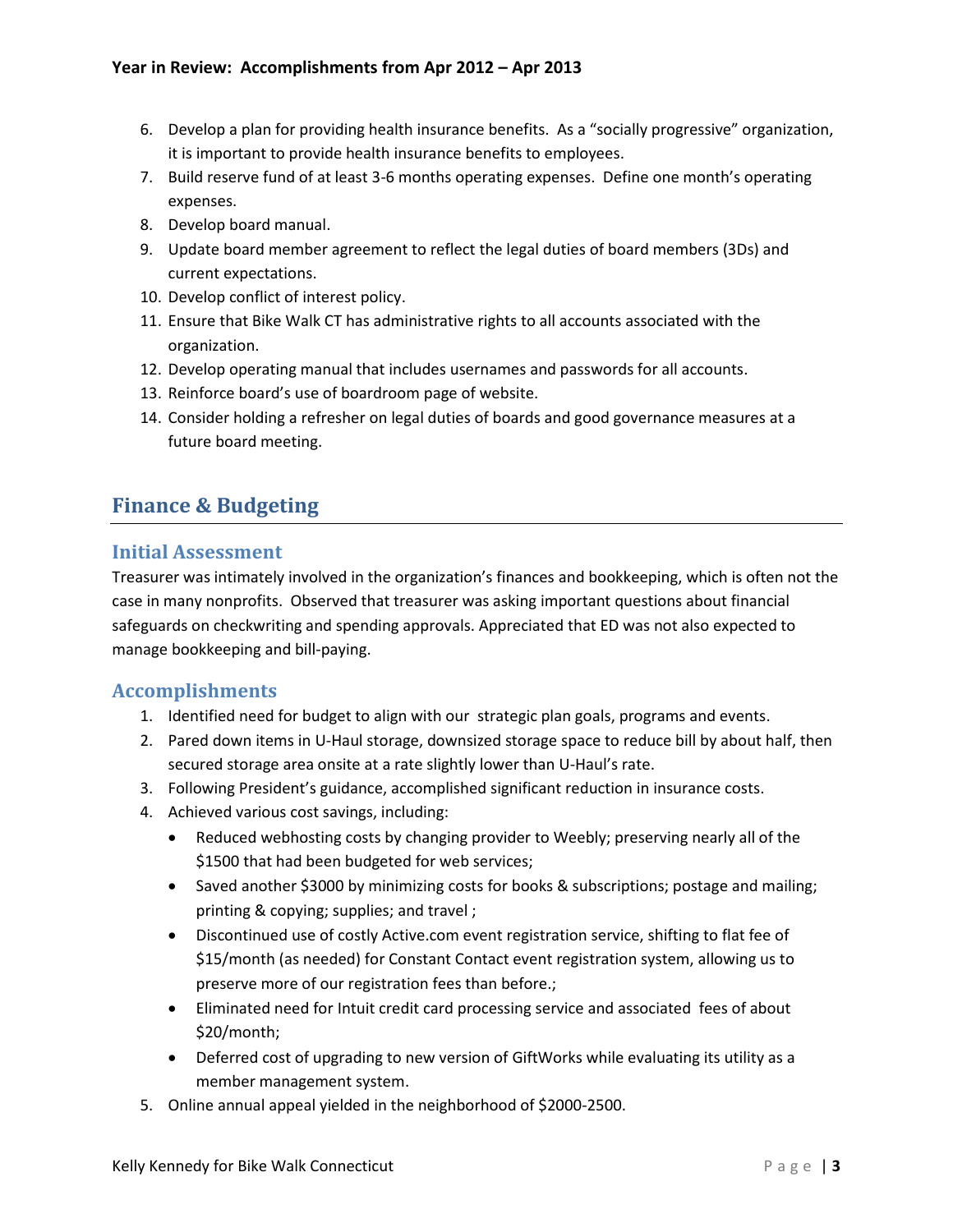- 6. Handled initial investigation of IRS assessment for underpayment of a prior year's employment tax.
- 7. Currently exploring DreamHost's free email hosting for nonprofits, possibly saving \$120.
- 8. Updated PayPal records to remove David Westcott as owner and administrator.
- 9. Developed system for invoicing and tracking accounts receivable.
- 10. Added finance documents to the Boardroom page on a regular basis so they are available for easy reference in the future.

# **Next steps**

- 1. Continue to work with board to regularly evaluate the business case for Bike Walk CT activities and programs.
- 2. Work with Treasurer to build a small Finance Committee.
- 3. With Finance and Membership and Revenue Development committees, develop a plan to maintain 3-6 months operating expenses and to build sufficient revenue to support a half-time administrative assistant on an ongoing basis.
- 4. Be of more help to the Treasurer in categorizing bills expenses to align with budget ledger categories.
- 5. Refine our invoicing and accounts receivable systems.
- 6. Further refine appropriate controls for approving expenses; document in operating manual and board manual.

# **Advocacy**

# **Initial Assessment**

A handful of members had been actively and effectively involved in monitoring legislation and offering testimony at legislative hearings. An informal collaboration structure with other advocates remained in place from the prior ED's work. The organization could be more involved at higher levels of administrative agencies. Board members don't share a consistent definition of what "advocacy" entails for our purposes. The organization did not have a process in place for defining legislative priorities or an active advocacy committee. The recommended allocation of 10% of the ED's time to advocacy is inconsistent with our mission.

# **Accomplishments**

- 1. Initiated regular conferences with other transportation advocates to establish BWCT as a more significant presence on the legislative advocacy front and to help gather valuable insights.
- 2. Prepared written testimony on: SB 191, the Vulnerable User bill; HB 5126, funding for bike lanes and sidewalks in West Haven; SB 103 and HB 5246, single file riding; 5966, Fees in lieu of sidewalk construction; Distracted Driving Enforcement Bills HB 5248, HB 5545, HB 5550 and SB 637**;** Letter to Governor on Integrating Bike Commute Facilities with Agency Consolidations in Hartford; Comments on transportation component of DEEP Energy Strategy; Flower Street Closure.
- 3. Created bill watchlist, tracking, prioritizing and publicizing bills that relate to our mission.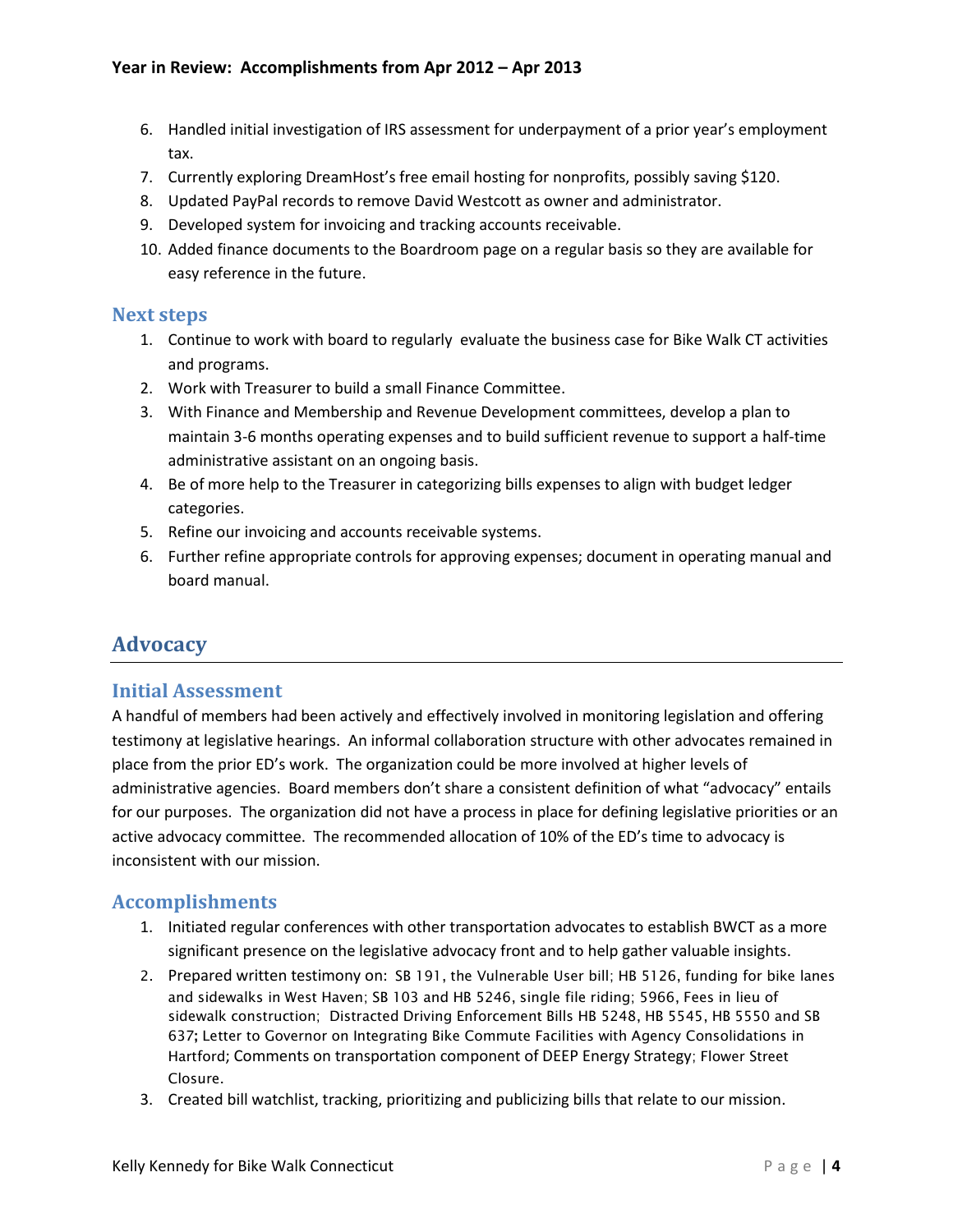- 4. Inserted BWCT in a critical visioning process with DOT after BWCT was initially excluded in a meeting with other leading advocates.
- 5. Began participating in Bike /Ped Advisory Board, forming alliance with BPAB chair
- 6. Applied for appointment to BPAB
- 7. Continued to promote primary legislative priority: VU bill, with testimony and collaboration with other advocates.
- 8. Promote advocacy work on News page, Advocacy page and in newsletters.
- 9. Solicited and packaged member testimony to Transportation Committee on VU bill, sidewalk bill, and single file rider bills.
- 10. Formed advocacy committee.
- 11. Identified need for more clarity as between advocacy, communications, outreach.
- 12. At suggestion of DEEP policy director, wrote testimony on transportation section of DEEP comprehensive energy strategy, opening door to strategic alliance w DEEP commissioner & staff
- 13. Identified need for Hartford to have a bike/ped task force, given plans on the horizon for IQuilt and Intermodal Triangle re-configurations, as well as upcoming Bike/Park connectivity plan.

# **Recommended Next Steps**

- 1. Continue to refine role of Advocacy Committee, addressing state, federal and municipal level advocacy as they are traditionally defined.
- 2. Make ourselves "top of mind" and the go-to organization for legislators and top state officials on bike/ped issues.
- 3. Determine how to address local grassroots efforts; determine our capacity to deliver community organizing assistance.
- 4. Continue to actively monitor legislative and administrative developments and weigh in publicly on them.
- 5. Hold one or two initial meetings to help get a Hartford bike/ped task force off the ground while critical decisions and momentum are underway for our capital city. This cannot be a missed opportunity.
- 6. Ensure that staff time allocated to advocacy is consistent with the way we present ourselves to members and the public.
- 7. Heavily promote our advocacy efforts and results as a means to build membership.
- 8. Take a much stronger role in advocating for walkable neighborhoods and safe routes to schools to ensure that the "walk" part of our mission is better addressed.

# **Annual Dinner & Silent Auction**

#### **Initial Assessment**

There's a solid team in place that knows how to run the auction. We would be wise to start some succession planning in this area and have someone work under Bev's guidance.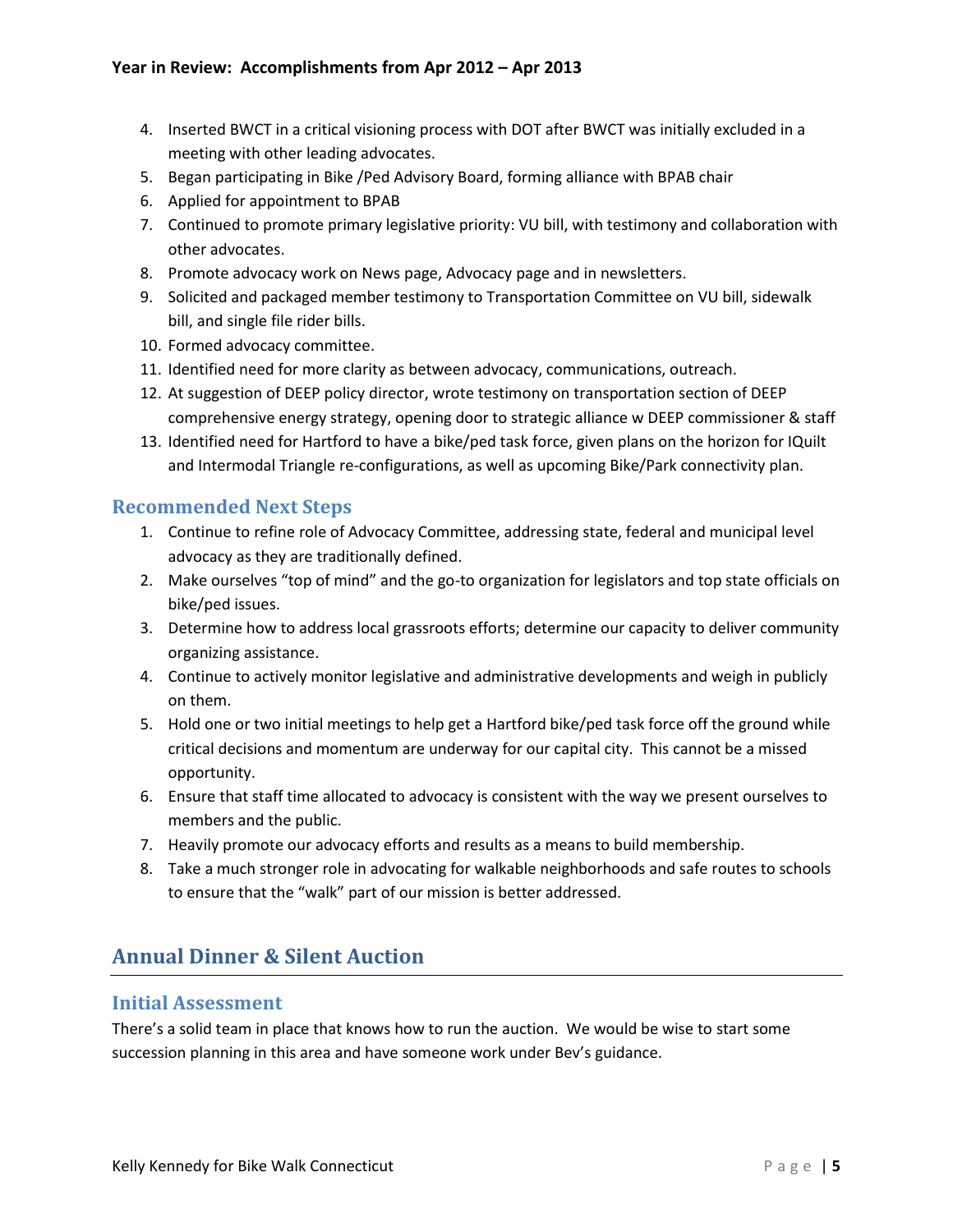# **Accomplishments**

- 1. Secured Dan Esty as featured speaker, which has turned into a very promising partnership
- 2. Provided publicity for dinner; with board's recruiting efforts attendance was at capacity
- 3. Net revenue from the dinner and silent auction approximated the net revenue from Discover Hartford

#### **Next steps**

- 1. Help Annual Dinner chair start planning early
- 2. Help brainstorm on ways to make this endeavor even more profitable
- 3. Review and share notes from what went well and what to change, then publicize and otherwise stay out of the way!

# **Bike Education**

# **Initial Assessment**

It took a while to get a sense of what the bike education program had entailed when there was a parttime staff person dedicated to it. Two board members in particular were dedicated to keeping some semblance of a bike education program going, and did a good job of better pricing those services. The apparent market demand for various forms of bike ed services seems to substantiate continuing that program. There may be a business case for shifting more staff resources to bike education and away from other initiatives.

# **Accomplishments**

- 1. BWCT has had some achievements in the bike education category, but I cannot take credit for them. Primarily through MaryEllen and Sandy, BWCT has created a framework for TS 101 programs to be delivered at BWCT offices. Sandy and MaryEllen have recruited LCI instructors for each program.
- 2. My support of this program has included:
	- developing the online registration system and publicity for these classes,
	- integrating an electronic waiver of liability into the online registration system;
	- serving as the intermediary between LCIs and the treasurer on invoices for payment; and
	- collaborating on an updated contract and waivers for loaning out BWCT bikes and trailer.
	- Through the extensive efforts of MaryEllen, Sandy and Tony Cherolis, an LCI training program is being coordinated for May 2013. Increasing our supply of LCIs should make it a little easier to recruit instructors for ad hoc bike ed programs.

# **Recommended Next Steps**

1. As part of the revenue development plan, the market for bike education programs should be given high consideration as there seems to be considerable interest for adult and child bike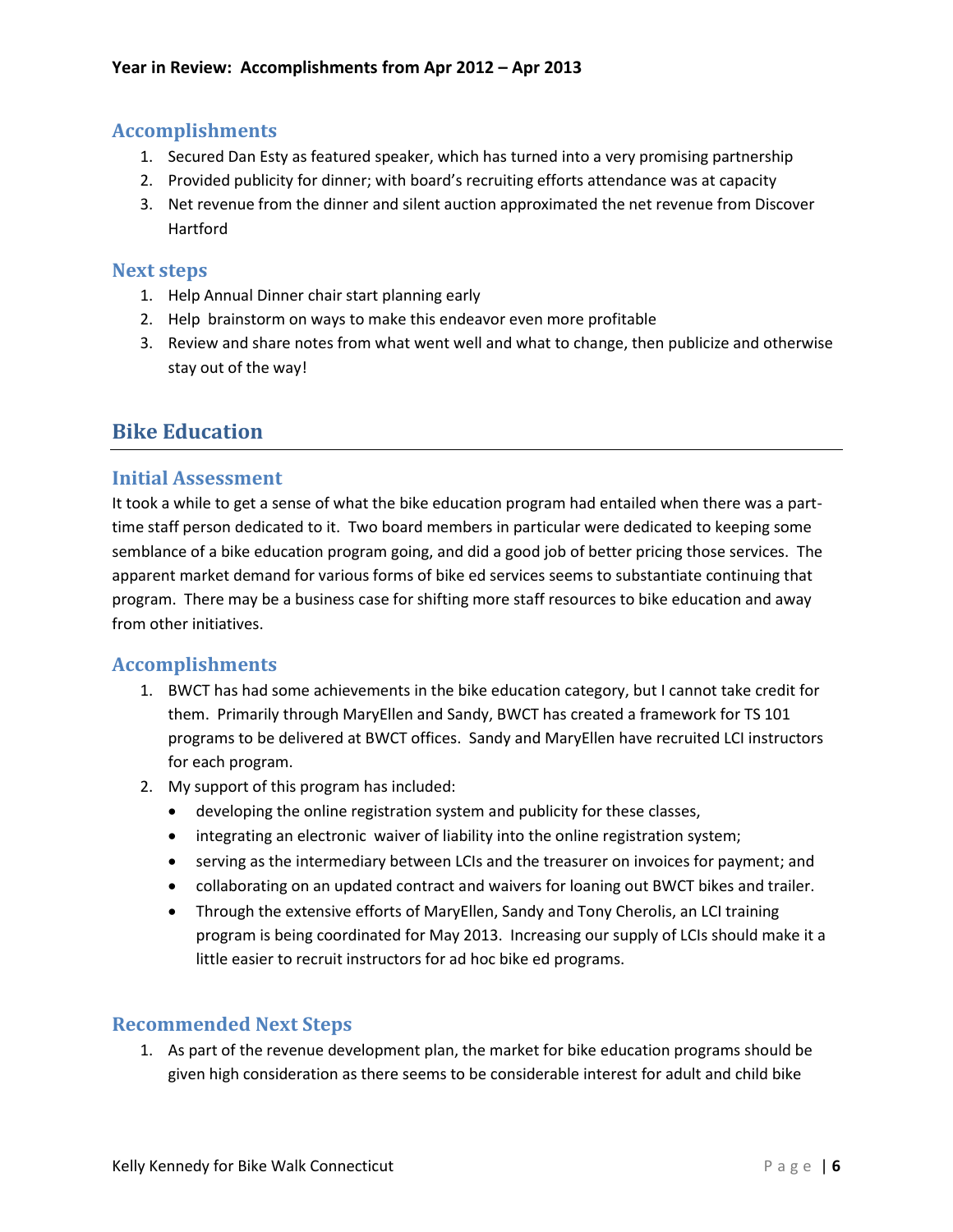education programs. The obstacle has been our capacity to respond to requests and recruit instructors on an ad hoc basis.

- 2. As part of the revenue development plan, we should give ample consideration to prospective funders for a multi-year bike education program, along with a mechanism for individual donors to earmark donations specifically for bike education.
- 3. Set and publicize fees for bike loan program.
- 4. Recruit a committed successor to MaryEllen as Bike Ed Committee chair.

# **Bike to Work Day**

#### **Initial Assessment**

The Bike to Work Committee is the organization's largest committee with many dedicated member and non-member volunteers. Bike to Work day planning was at the forefront of the agenda when I joined the organization last April, so I had a lot to absorb right off the bat.

#### **Accomplishments**

- 1. While I provided publicity for Bike to Work Day, the success of last year's event is largely owed to Sandy and her committee.
- 2. Public opinion seemed to be that our publicity for Bike to Work Day was better and more widespread than in previous years.
- 3. Played a pivotal role in engaging state government in Bike to Work day this year, planting the seed for bike commuting in our testimony on DEEP's energy strategy.
- 4. Leveraged my previous relationships with DEEP commissioner and communications staff to support their efforts to spearhead bike to work day participation throughout state government.

#### **Next steps**

- 1. Continue to leverage DEEP commissioner's commitment to active transportation at every opportunity. Considering the number of people who work in state government, getting state government to support active transportation in a serious way could create a tipping point for active transportation in Connecticut.
- 2. Continue working with small group to promote 2013 Bike to Work Day, creating registration systems for state government and other employees.
- 3. Promote Bike to Work Day more strategically to businesses.
- 4. Use Bike to Work Day registrants as a way to build membership and engage more people in active transportation on a more regular basis.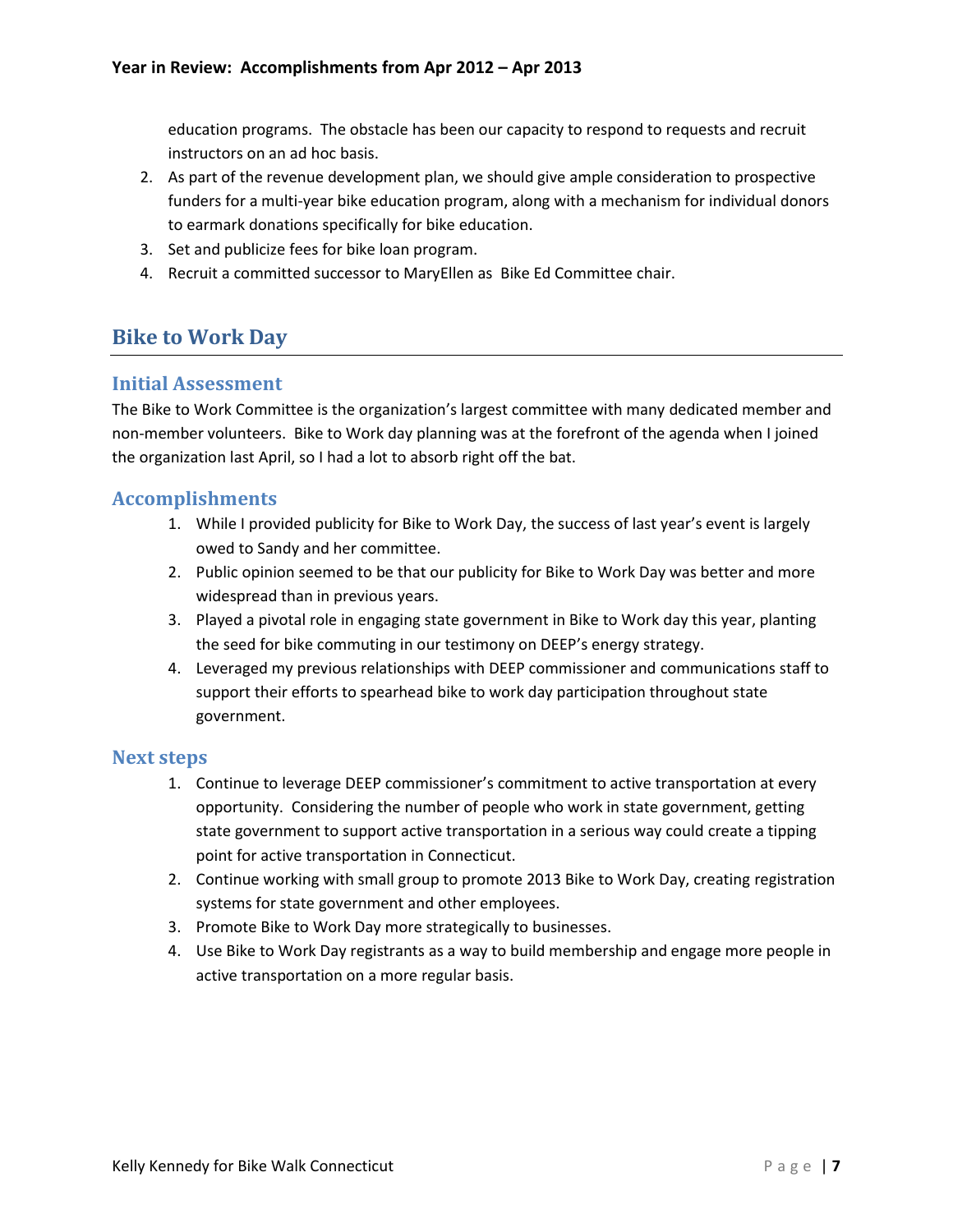# **Communications**

#### **Initial Assessment**

The website and newsletter communications were actively managed by highly dedicated volunteers who were struggling with a difficult website platform. Website navigation and design needed improvement. Content was sometimes inconsistent across pages. Newsletter design could be cleaner and easier to read. A variety of domain names and email accounts became apparent throughout the year. It was important for administrative, expense, and brand awareness purposes to stick with one domain name.

#### **Accomplishments**

- 1. Redesigned website and moved webhosting to new, user-friendly, inexpensive, account. Annual cost is less than \$50, an extensive savings of the \$1500 that was originally budgeted for website maintenance and design. Current costs are 3% of what the group had previously budgeted.
- 2. Integrated contact information collected in prior years events into constant contact
- 3. Absorbed newsletter creation and publishing responsibilities.
- 4. Created blog-style News page, integrating it with the newsletter. Newsletters now include a short excerpt of and link to the full article on our News page. This maintains consistency between our newsletter and website, makes for shorter, easier to read newsletters.
- 5. Invited previous communications committee to contribute to website, offered to teach them how to use site
- 6. Seeking communications intern to help with various functions. Approached Trinity, University of Hartford, UConn so far.
- 7. To preserve and project a unified, professional image, am working with Communications Committee to establish design standards for other committees to use for BWCT materials and logo so our public image remains consistent and professional.

#### **Recommended Next Steps**

- 1. Develop resource-appropriate communications goals and objectives, with timelines as part of our strategic plan. Monitor and report on progress and constraints at each board meeting.
- 2. Work with Communications Committee to better define our audience(s) and frame our messaging accordingly, the ultimate goal being to build paid business and individual membership and business sponsors
- 3. Develop a simple but effective organizational Annual Report as a promotional tool to bolster the case for membership and sponsorships
- 4. Seek pro bono PR firm assistance
- 5. Recruit a skilled intern to help with communications functions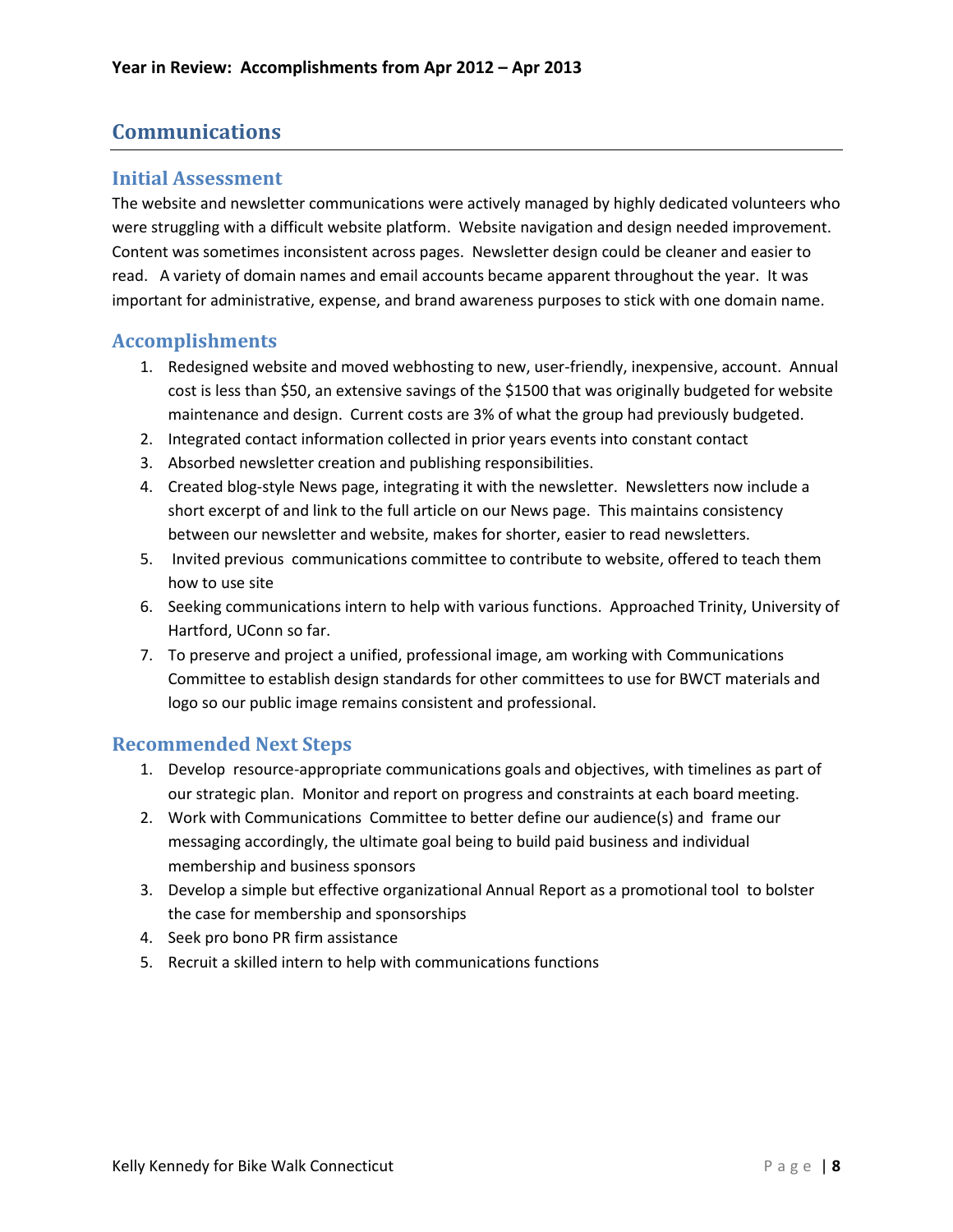# **Discover Hartford**

#### **Initial Assessment**

A handful of highly dedicated volunteers invest an extraordinary amount of time into various aspects of the tour. There are many moving parts inherent in running the Discover Hartford Bicycle Tour. Planning it is highly labor intensive. The tour's success is weather-dependent. Having an effective media sponsor is critical. Securing corporate sponsors is difficult in the current economy. Partnering with EnvisionFest is essential; otherwise the risk of losing revenue is too high.

# **Accomplishments**

- 1. Served as project manager for Discover Hartford Bicycle Tour, resulting in this year's event being regarded as the best run to date. Unfortunately, several days of poor weather leading up to the event, and the absence of a media sponsor, resulted in disappointing participation levels.
- 2. Instituted collaborative document-sharing. Documented tasks and timelines in shared folder on Google drive. Absence of electronic records or project plan with tasks and timelines was a major obstacle to efficient project management. Hard copy in binders doesn't lend itself to easy or efficient replication.
- 3. Conducted post-event debriefing, recording what to do (and what not to do) for the next such event
- 4. Designed and conducted post event survey, getting exceptionally high response rate and positive feedback
- 5. Provided detailed report of registrations, participants, revenue, expenses and cost of staff project management time
- 6. Replaced the expensive event registration system previously used (Active.com?) with the flat fee event registration system on Constant Contact (15/month for 2 months) resulting in considerable savings and integrated contact lists

#### **Next Steps**

- 1. We should ask ourselves every year if this event is supported by a solid business case.
- 2. Recruit a competent volunteer to manage this project.
- 3. Considering the staff time required to manage this project (260 hours), this project yielded only 5-6K net revenue. Because it is so labor intensive, there are significant opportunity costs to using staff as the project manager for this program. It may be that this is BWCT's signature event, but if there's insufficient return on our investment of time, we need to be realistic about whether we can truly afford to continue this event. Recruiting a highly competent volunteer project manager would strengthen the business case for proceeding with this event.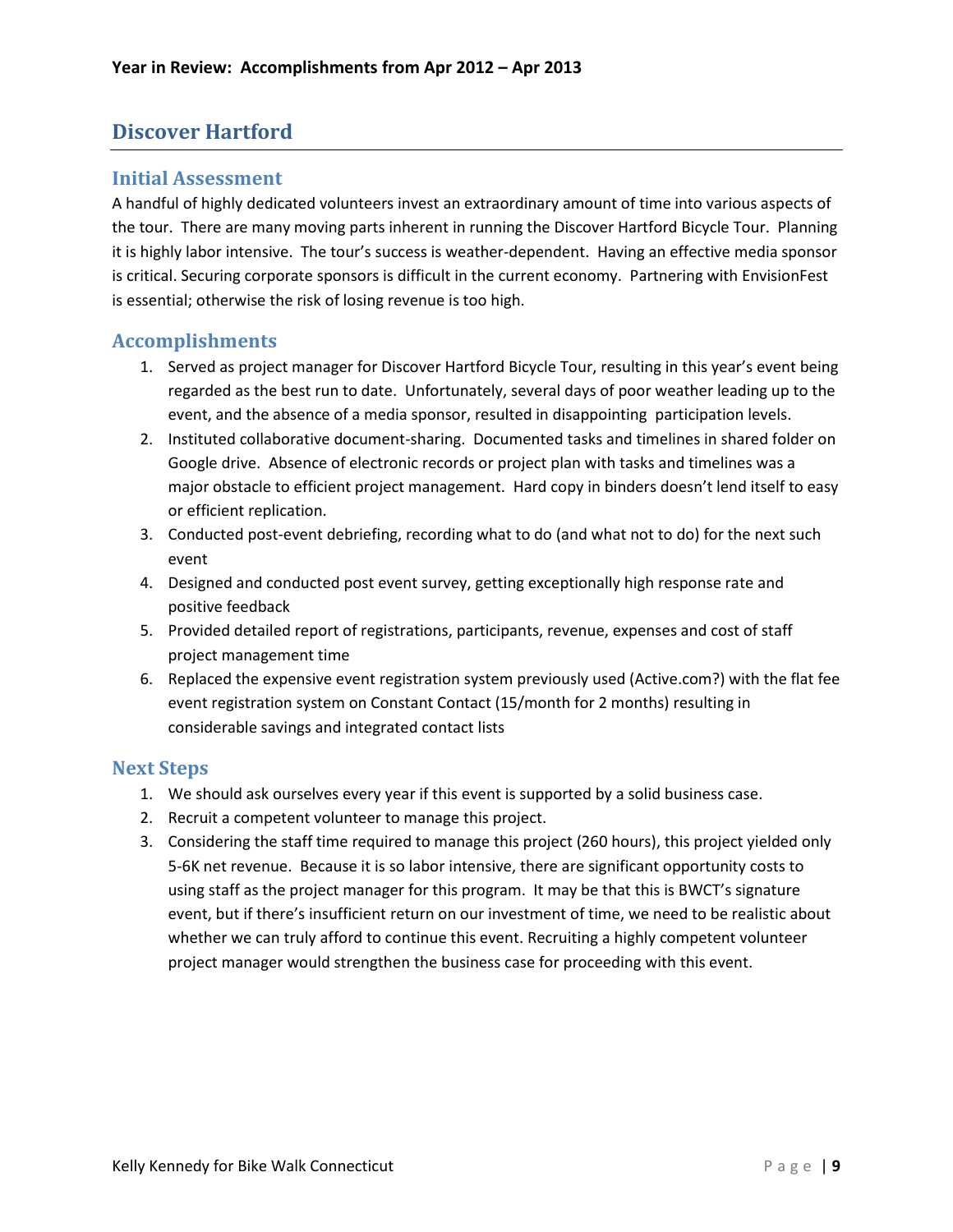# **Membership & Revenue Development**

#### **Initial Assessment**

Revenue projections built into the budget and revenue goals in the strategic plan had no "home." There was no work plan or committee charged with accomplishing those goals. Understandably, it wasn't apparent that many on the board were eager to delve into the business end of organizational development. Forty percent of the ED's time was intended to be dedicated to fundraising, including fundraising events such as Discover Hartford. However, in practice, project management, administration and other unanticipated duties leave no time to pursue new revenue streams.

# **Accomplishments**

- 1. Recognized the need for membership and revenue development issues to be addressed and consequently formed this committee as part of the strategic planning process.
- 2. Developed accurate list of current members, by membership level. The organization lacked this when I came on board.
- 3. Brought consistency to membership definitions as used in newsletter, on the print membership form, and on the website.
- 4. Set up auto-renew system for membership payments by credit card; integrated into website.
- 5. Integrated membership and revenue development into strategic plan; proposed initial goals and measurable objectives for this committee.
- 6. Currently reviewing member management software solutions
- 7. Currently discussing options for a business membership structure with committee.
- 8. Beginning to exploring other revenue development ideas with committee.

# **Recommended Next Steps**

- 1. Work with committee to quickly resolve business membership structure
- **2.** Work with Communications Committee and pro bono PR advisor to define and expand our "value proposition" – what are the benefits of business and individual membership?
- **3. Build a realistic revenue development plan, with measurable goals and timeframes, that assesses the market for our work. Consult good resources like Peter Drucker, McKinsey, Balanced Scorecard in defining: Who is our customer? What does the customer value? What are our results? What is our plan? Does our plan realistically consider our resources?**

# **Nominating Committee**

#### **Initial Assessment**

There are more recruiting efforts going on behind the scenes than is immediately apparent. Recruiting from across the state is difficult.

# **Accomplishments**

1. Developed board profile grid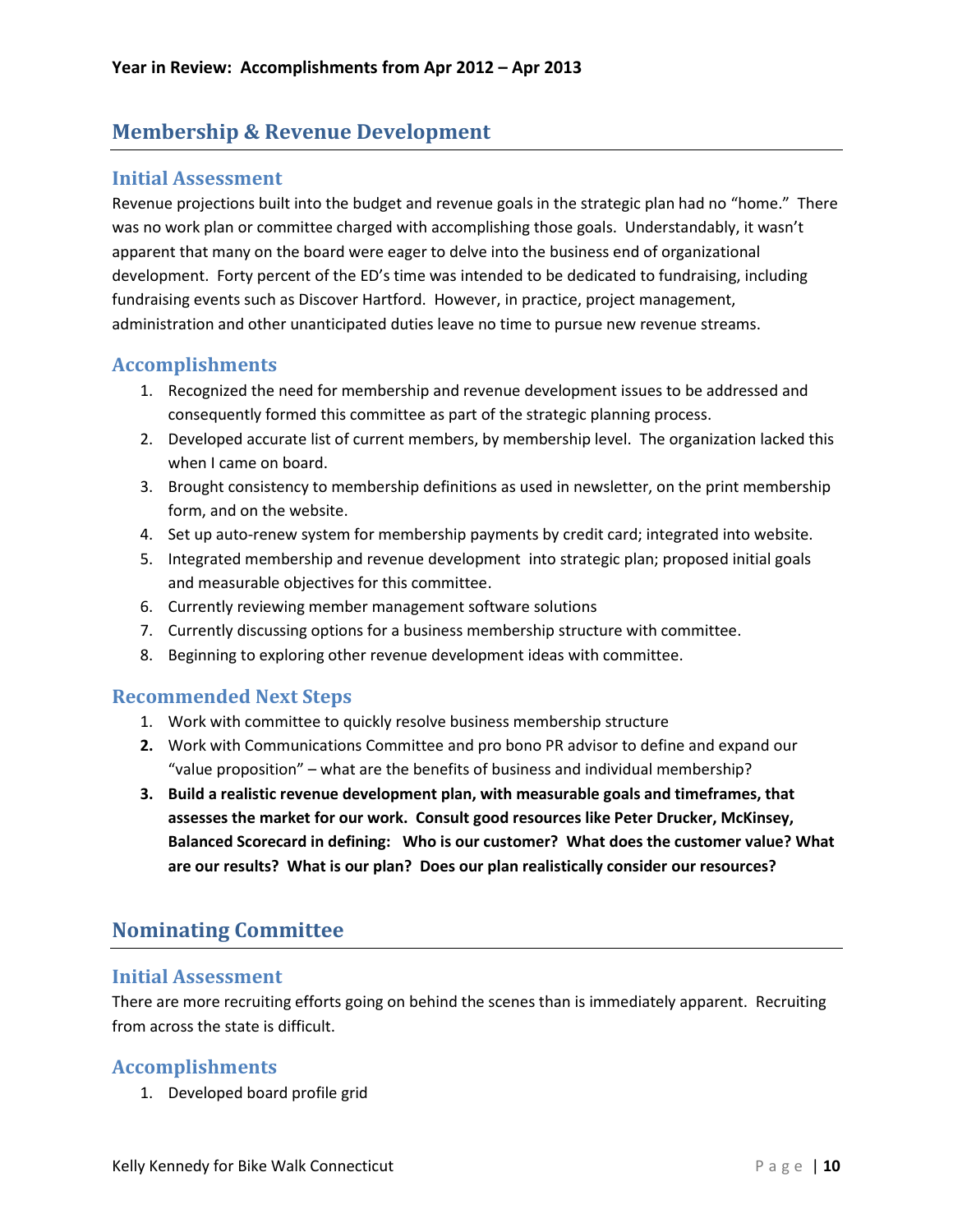- 2. Proposed plan for recruiting based on geography and population centers, focusing on expanding our reach to include public health, schools and walking proponents
- 3. Arranged an upcoming meeting with DPH

#### **Next steps**

- 1. Collaborate with Nominating Committee on recruiting strategy and new board candidates
- 2. Pursue public health contacts I hope to get through DPH
- 3. Arrange meeting with DECD and tourism officials
- 4. Investigate board recruits from the state's larger businesses

# **Outreach**

#### **Initial Assessment**

Outreach requests are quite frequent and varied. Handling the correspondence is labor-intensive, as is the volunteer recruitment process. Time requirements for actually carrying out the requests are substantial, while the benefits are difficult to quantify making for a difficult cost-benefit analysis for outreach work. Admittedly, "outreach" needs more definition. I am thinking of outreach as including tabling requests for fairs and speaking engagements.

# **Accomplishments**

- 1. Formed Outreach Committee to help vet and organize requests for our presence
- 2. Developed online forms for volunteers and ambassadors (tabling volunteers)
- 3. Identified need to reach out to other parts of the state to reduce the impression that Bike Walk CT remains very Hartford-centric
- 4. Orchestrated bike/ped focused Green Drinks in Fairfield with other area bike/ped groups
- 5. Provide occasional publicity assistance and advice to Merritt Parkway Trail organizers
- 6. Provide publicity for public meetings on bike/ped and trails related issues
- 7. Helped solicit volunteers to weigh in on plan for bike ped access to Putnam Bridge access
- 8. Assisted CT NEMBA with loan of bikes and trailer for Sporting Day for Youth event in Hartford
- 9. Addressed Torrington Rotary, UConn Waterbury class, New Haven community housing coalition, participated in a HYPE program at Old State House, Hartford "hospitality" representatives (from arts and culture groups), DEEP Bike Friendly Business award ceremony.
- 10. Offered website subdomains to Merritt Parkway Trail organizers, New Milford River Trail organizer (Tom)
- 11. Arranged for surplus helmets to be donated to CMCC for bike safety programs
- 12. Maintain loose connections with DOT Safe Routes to School program
- 13. Recently needed to resort to using Outreach Committee members to help vet and respond to incoming tabling requests